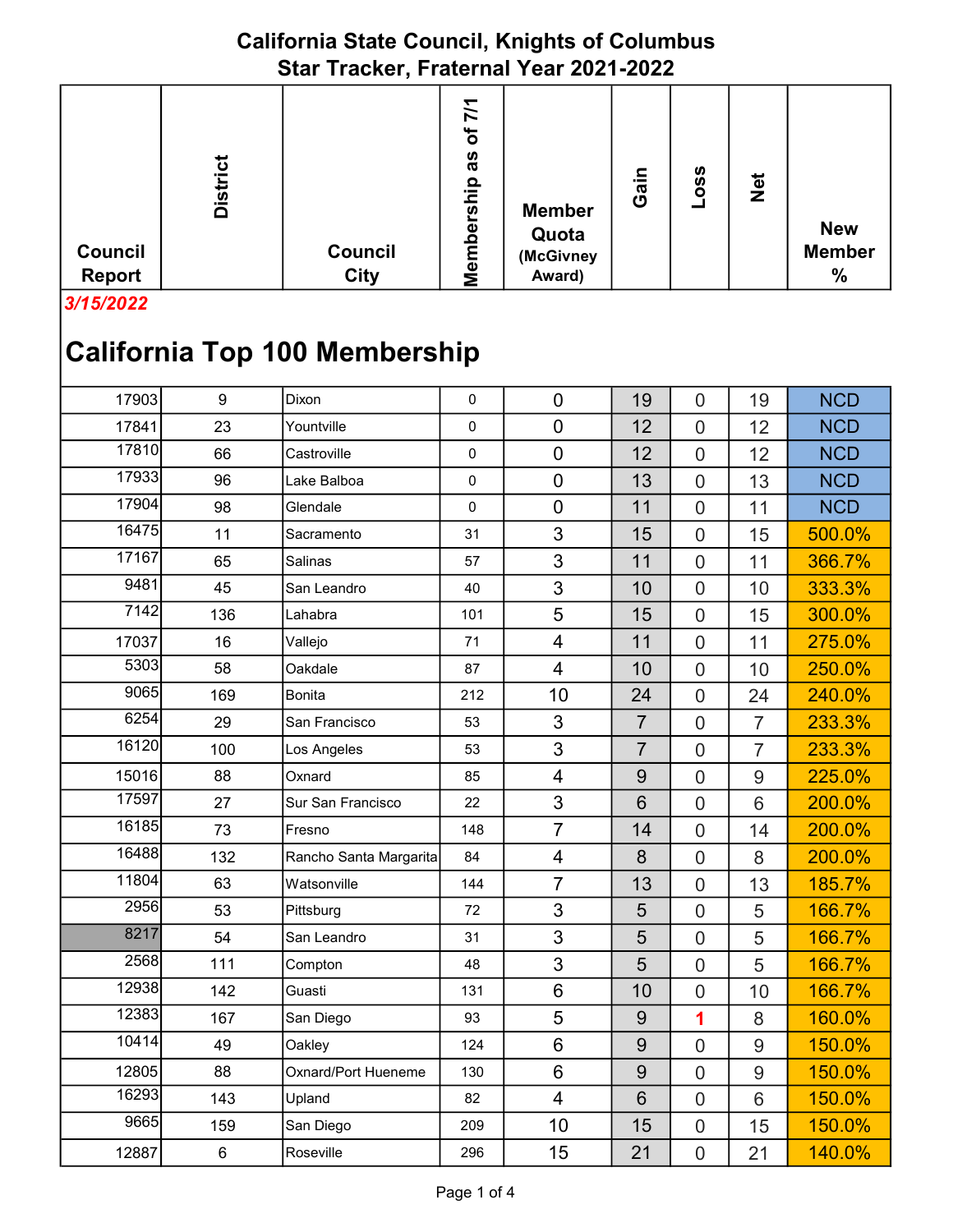| <b>Council</b><br>Report | <b>District</b> | <b>Council</b><br><b>City</b> | $\overline{77}$<br>৳<br>αs<br>qin's<br>Member | <b>Member</b><br>Quota<br>(McGivney<br>Award) | Gain | ပ္တ<br>O | <b>Net</b> | <b>New</b><br><b>Member</b><br>$\frac{0}{0}$ |
|--------------------------|-----------------|-------------------------------|-----------------------------------------------|-----------------------------------------------|------|----------|------------|----------------------------------------------|

3/15/2022

| 15750 | 23           | American Canyon      | 93  | 5              | $\overline{7}$ | $\overline{0}$   | $\overline{7}$ | 140.0% |
|-------|--------------|----------------------|-----|----------------|----------------|------------------|----------------|--------|
| 9487  | 132          | El Toro              | 308 | 15             | 21             | $\overline{0}$   | 21             | 140.0% |
| 9897  | 157          | Escondido            | 101 | 5              | $\overline{7}$ | $\overline{0}$   | $\overline{7}$ | 140.0% |
| 16734 | 30           | San Francisco        | 53  | 3              | $\overline{4}$ | $\overline{0}$   | $\overline{4}$ | 133.3% |
| 4305  | 70           | Atwater              | 115 | 6              | 8              | $\overline{0}$   | 8              | 133.3% |
| 15583 | 70           | Planada              | 46  | 3              | $\overline{4}$ | $\overline{0}$   | $\overline{4}$ | 133.3% |
| 16438 | 120          | La Puente            | 48  | 3              | $\overline{4}$ | $\overline{0}$   | $\overline{4}$ | 133.3% |
| 17203 | 152          | Palm Desert          | 63  | 3              | $\overline{4}$ | $\overline{0}$   | $\overline{4}$ | 133.3% |
| 4958  | 166          | San Diego            | 63  | 3              | $\overline{4}$ | $\overline{0}$   | $\overline{4}$ | 133.3% |
| 16517 | 166          | San Diego            | 54  | 3              | $\overline{4}$ | $\overline{0}$   | $\overline{4}$ | 133.3% |
| 14445 | 137          | Santa Ana            | 146 | $\overline{7}$ | $\overline{9}$ | $\overline{0}$   | 9              | 128.6% |
| 4228  | 139          | Victorville          | 178 | $\overline{7}$ | 9              | $\overline{0}$   | 9              | 128.6% |
| 9986  | 148          | Perris               | 145 | $\overline{7}$ | $9\,$          | $\overline{0}$   | 9              | 128.6% |
| 9498  | 165          | San Diego            | 142 | $\overline{7}$ | 9              | $\overline{0}$   | 9              | 128.6% |
| 1849  | 8            | <b>Sutter Creek</b>  | 83  | $\overline{4}$ | 5              | $\overline{0}$   | 5              | 125.0% |
| 15883 | 25           | San Francisco        | 82  | $\overline{4}$ | 5              | $\overline{0}$   | 5              | 125.0% |
| 14541 | 46           | Fremont              | 155 | 8              | 10             | $\overline{0}$   | 10             | 125.0% |
| 12050 | 149          | <b>Grand Terrace</b> | 71  | $\overline{4}$ | $6\phantom{1}$ | 1                | 5              | 125.0% |
| 13007 | 160          | Lakeside             | 90  | 4              | 5              | $\overline{0}$   | 5              | 125.0% |
| 10981 | 172          | El Cajon             | 167 | 8              | 10             | $\overline{0}$   | 10             | 125.0% |
| 6004  | 112          | Artesia              | 178 | 9              | 11             | $\mathbf 0$      | 11             | 122.2% |
| 3589  | 156          | Vista                | 192 | 9              | 11             | $\overline{0}$   | 11             | 122.2% |
| 7155  | 64           | Marina               | 111 | 5              | $6\phantom{1}$ | $\overline{0}$   | 6              | 120.0% |
| 3368  | 170          | Chula Vista          | 140 | 6              | $\overline{7}$ | $\overline{0}$   | $\overline{7}$ | 116.7% |
| 14158 | 13           | Sacramento           | 136 | $\overline{7}$ | 9              | 1                | 8              | 114.3% |
| 9511  | 136          | <b>Brea</b>          | 155 | $\overline{7}$ | 8              | $\overline{0}$   | 8              | 114.3% |
| 4443  | 10           | Sacramento           | 208 | 10             | 11             | $\overline{0}$   | 11             | 110.0% |
| 750   | 88           | Oxnard               | 362 | 17             | 18             | $\boldsymbol{0}$ | 18             | 105.9% |
| 7260  | $\mathbf{1}$ | Anderson             | 69  | 3              | 3              | $\overline{0}$   | 3              | 100.0% |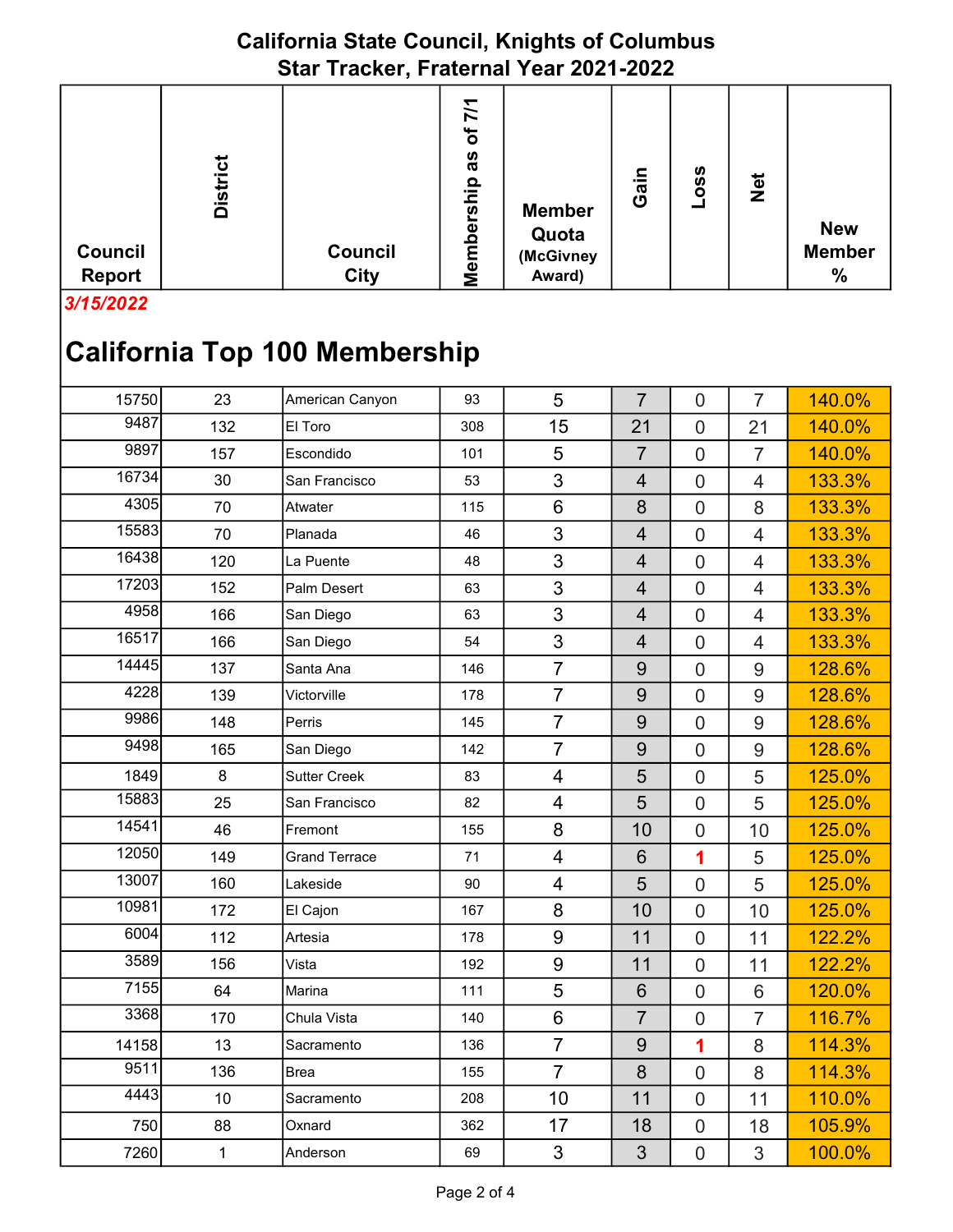|                                 |                 | $-$                    |                                                                         |                                               |      |                 |     |                                              |
|---------------------------------|-----------------|------------------------|-------------------------------------------------------------------------|-----------------------------------------------|------|-----------------|-----|----------------------------------------------|
| <b>Council</b><br><b>Report</b> | <b>District</b> | Council<br><b>City</b> | $\geq$<br>৳<br>as<br><u>م.</u><br><u>Ω</u><br><b>S</b><br>Φ<br>emb<br>Ź | <b>Member</b><br>Quota<br>(McGivney<br>Award) | Gain | <b>OSS</b><br>┙ | Net | <b>New</b><br><b>Member</b><br>$\frac{0}{0}$ |

3/15/2022

| 6197  | $\overline{7}$   | Folsom           | 233 | 11                      | 11              | $\mathbf 0$      | 11             | 100.0% |
|-------|------------------|------------------|-----|-------------------------|-----------------|------------------|----------------|--------|
| 13223 | $\boldsymbol{9}$ | Sacramento       | 69  | 3                       | 3               | $\mathbf 0$      | 3              | 100.0% |
| 11236 | 12               | <b>Elk Grove</b> | 260 | 13                      | 14              | 1                | 13             | 100.0% |
| 16255 | 15               | Vacaville        | 98  | 5                       | 5               | $\mathbf 0$      | 5              | 100.0% |
| 7951  | 23               | Sonoma           | 60  | 3                       | 3               | $\overline{0}$   | 3              | 100.0% |
| 5277  | 35               | Santa Clara      | 61  | 3                       | 3               | $\overline{0}$   | 3              | 100.0% |
| 4784  | 55               | Stockton         | 90  | $\overline{4}$          | 5               | 1                | $\overline{4}$ | 100.0% |
| 14531 | 56               | Stockton         | 101 | 5                       | 5               | $\overline{0}$   | 5              | 100.0% |
| 11335 | 73               | Fresno           | 74  | $\overline{4}$          | $\overline{4}$  | $\mathbf 0$      | $\overline{4}$ | 100.0% |
| 9530  | 81               | Bakersfield      | 159 | 8                       | 8               | $\boldsymbol{0}$ | 8              | 100.0% |
| 8628  | 84               | Bishop           | 46  | 3                       | 3               | $\mathbf 0$      | 3              | 100.0% |
| 12055 | 92               | Rosamond         | 69  | $\mathfrak{S}$          | 3               | $\mathbf 0$      | 3              | 100.0% |
| 3629  | 108              | Lakewood         | 274 | 13                      | 13              | $\boldsymbol{0}$ | 13             | 100.0% |
| 10533 | 108              | Long Beach       | 45  | 3                       | 3               | $\mathbf 0$      | 3              | 100.0% |
| 15671 | 123              | Montebello       | 80  | $\overline{\mathbf{4}}$ | $\overline{4}$  | $\mathbf 0$      | $\overline{4}$ | 100.0% |
| 4922  | 127              | Orange           | 174 | 8                       | 8               | $\overline{0}$   | 8              | 100.0% |
| 17211 | 142              | Rancho Cucamonga | 70  | $\overline{4}$          | $\overline{4}$  | $\mathbf 0$      | $\overline{4}$ | 100.0% |
| 1638  | 145              | Riverside        | 132 | $6\phantom{1}6$         | $6\phantom{1}$  | $\mathbf 0$      | 6              | 100.0% |
| 11837 | 146              | Norco            | 98  | 5                       | 5               | $\mathbf 0$      | 5              | 100.0% |
| 17120 | 147              | Murrieta         | 49  | 3                       | 3               | $\mathbf 0$      | 3              | 100.0% |
| 8728  | 148              | Moreno Valley    | 130 | $6\phantom{1}$          | $6\phantom{1}6$ | $\mathbf 0$      | $6\phantom{1}$ | 100.0% |
| 3109  | 149              | <b>Redlands</b>  | 107 | 5                       | 5               | $\overline{0}$   | 5              | 100.0% |
| 11632 | 159              | Poway            | 186 | $9\,$                   | 10              | 1                | 9              | 100.0% |
| 10117 | 166              | Lajolla          | 66  | 3                       | 3               | $\mathbf 0$      | 3              | 100.0% |
| 9633  | 168              | Chula Vista      | 73  | $\overline{4}$          | $\overline{4}$  | $\mathbf 0$      | $\overline{4}$ | 100.0% |
| 16073 | 171              | El Centro        | 141 | $\overline{7}$          | $\overline{7}$  | $\mathbf 0$      | $\overline{7}$ | 100.0% |
| 12489 | 93               | Saugus           | 253 | 12                      | 11              | $\overline{0}$   | 11             | 91.7%  |
| 1740  | 106              | San Pedro        | 213 | 10                      | 9               | $\boldsymbol{0}$ | 9              | 90.0%  |
| 13518 | $\sqrt{5}$       | Granite Bay      | 150 | $\overline{7}$          | $\overline{7}$  | 1                | 6              | 85.7%  |